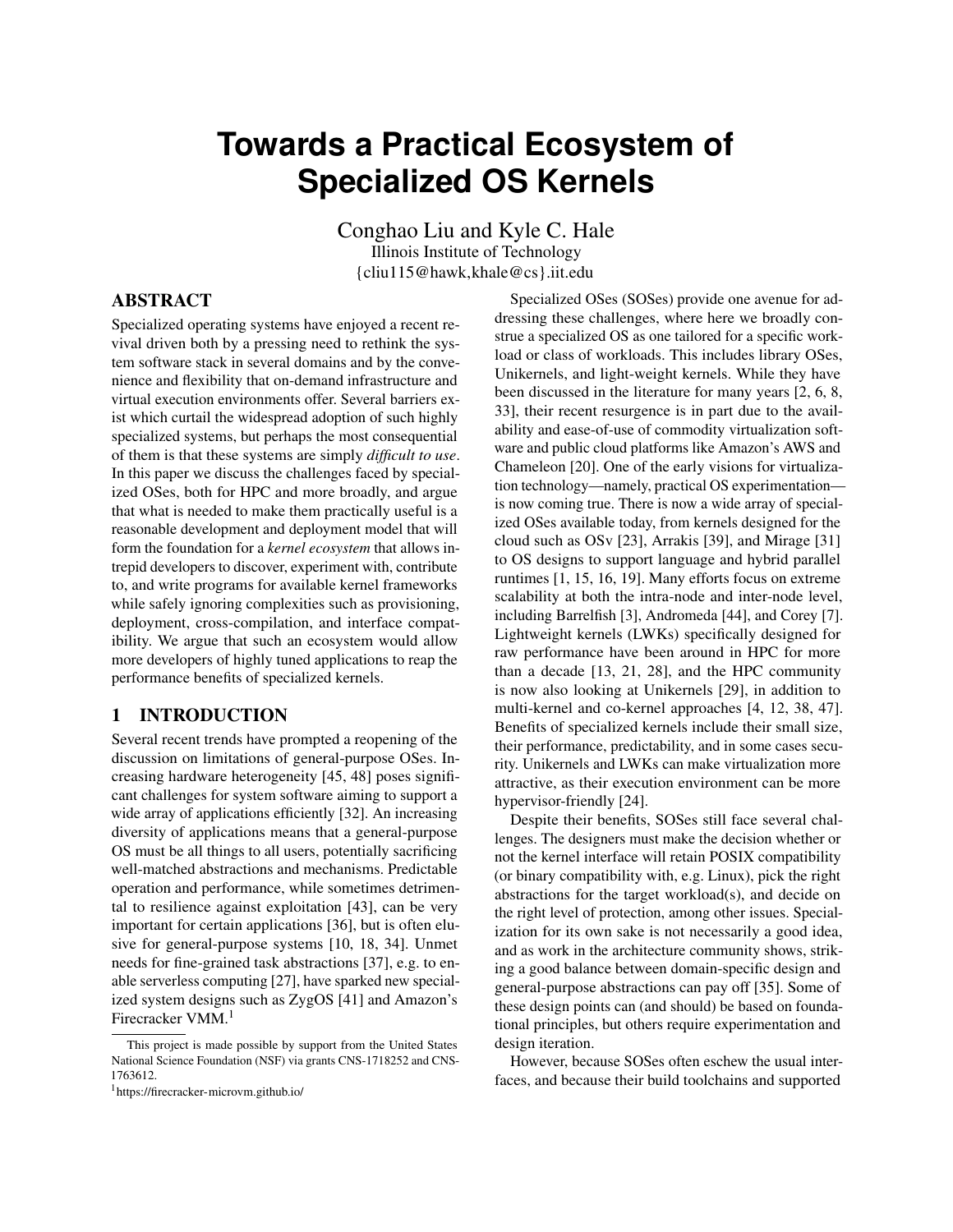hardware vary, they tend to be *difficult to use*[2](#page-1-0) . This difficulty, of course, impedes the progress of OS experimentation and can discourage developers from getting involved in kernel development.

While others have worked toward making the kernels themselves easier to build [\[42\]](#page-7-17), we contrast the current state of affairs for writing a program for, e.g. a Unikernel, with starting a new cargo project in Rust (with several simple commands, you can easily initialize/build/run your project. Package dependencies, compilation dependencies will be automatically handled by the cargo system)—starting from the outset with ecosystem integration in mind.

We propose a new development model for SOSes which is rooted in the idea of building an *ecosystem* for OS kernels. Much like the public ecosystems built around container images and virtual machine images have been a boon to those technologies, we believe a sound development model paired with a vibrant kernel ecosystem will not only encourage developers to more actively experiment with specialized OSes and Unikernels, but will also make them a more practically useful tool.

A key research challenge for tools which support such an ecosystem, however—especially for HPC—is the preservation of performance gains given by the SOS.

## <span id="page-1-4"></span>2 MOTIVATION

While it is easier than it has ever been to build, debug, experiment with, and deploy specialized OSes (e.g. using IaaS clouds, QEMU, IPMI, kgdb, etc.), writing programs for them is often very cumbersome, even when the kernel maintains binary compatibility with a more popular OS. We are currently involved in development of an SOS kernel called Nautilus<sup>[3](#page-1-1)</sup> which is designed to be paired with high-performance, parallel-runtime systems [\[15,](#page-6-9) [16\]](#page-6-10). When writing (or porting) programs or runtime systems for Nautilus, the developer currently has to add invocation hooks into the kernel's initialization code and manually integrate their code into the kernel build system. This is obviously cumbersome, as it requires developers to modify a kernel codebase and in some cases deal with the intricacies of its build system.

Building and running a program for OSv is simpler. OSv has a convenient tool called Capstan which makes writing and deloying new applications easier.

#### \$> capstan package init \ --name "java-example"

This command initializes a new Capstan app package in the current directory. Then the user can start writing code for the new program. Once finished, the user can run:

```
$> capstan package compose \
    -p java-example
```
This command fuses the application and kernel into a bootable OSv QCOW2 image. To run it, we do the following:

```
$> capstan run java-example \
    -p qemu --boot default
```
In addition to the convenience of developing and deloying new apps, OSv also provides scripts to help users tailor, generate, or publish new kernel images to Capstan, Google Cloud Storage, or Amazon AWS. However, there is no way to integrate *other* specialized OSes, or to use complicated deployment modes as discussed in Section [4.](#page-3-0) Similar inspiration also comes from Rust. Con-sider building a program with the Rust<sup>[4](#page-1-2)</sup> programming language. The Rust developers have developed a build tool called cargo which allows programmers to write code in a way that is amenable to testing and release. For example, rather than writing a program and then manually preparing the code for release (e.g. by providing a configure script and integrating with Autotools and the GNU Build System), the Cargo system sets the programmer up from the start for releasing their code and publishing it to an ecosystem of Rust packages<sup>[5](#page-1-3)</sup>. The below shows the series of invocations needed to create, test, and publish a project using this system:

```
$> cargo new my-program
$> cd my-program
...development...
$> cargo build
$> cargo test
$> cargo package
$> cargo publish
```
This program could then be run (and performance measured) in a specialized software environment, for example using containers. Our vision is to combine these approaches to promote an ecosystem of specialized OS kernels, where steps above would correspond to writing an application for a specific OS or a component of that OS, and subsequently deploying that OS on virtual or physical hardware. We claim such an ecosystem (and systems to support it) should ideally meet the following requirements.

<span id="page-1-0"></span><sup>2</sup>One could, of course, make the argument that this is true for any OS, but commodity OSes with momentum in the community (with industry and open-source support) have already by necessity built up an ecosystem of support tools. Take, for example, the slow evolution of the Multiboot2 standard (very useful for SOSes, but Linux does not use it).

<span id="page-1-1"></span><sup>3</sup><https://github.com/hexsa-lab/nautilus>

<span id="page-1-3"></span><span id="page-1-2"></span><sup>4</sup><https://www.rust-lang.org/> <sup>5</sup><https://crates.io/>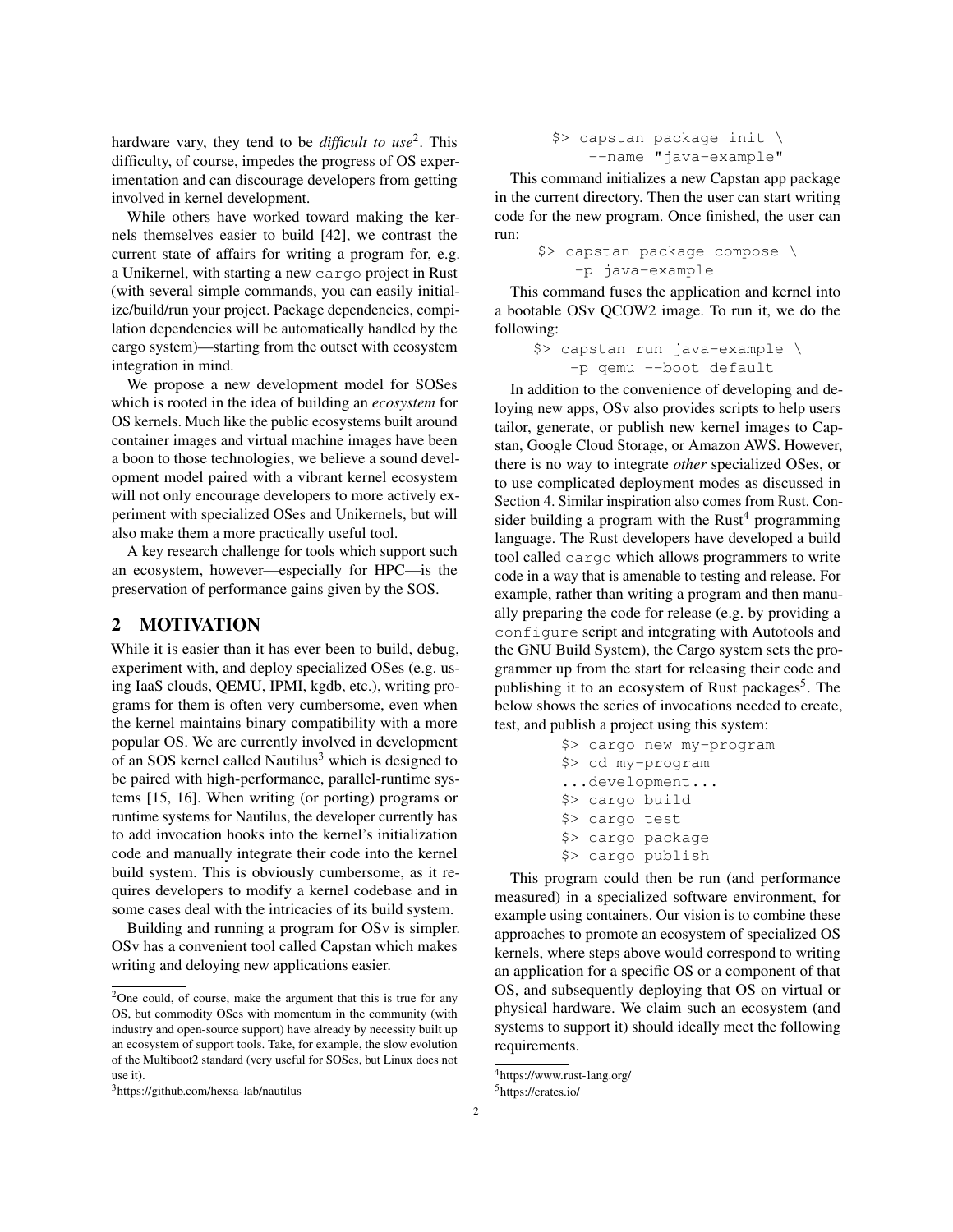<span id="page-2-0"></span>

Figure 1: Overview of our proposed model.

*Discoverability:* It should be easy for developers to find kernels which fit their particular needs, for example systems designed for application sandboxing (e.g. Drawbridge [\[40\]](#page-7-18)), kernels for the cloud (OSv [\[23\]](#page-6-7)), or kernels for HPC (HermitCore [\[29\]](#page-7-13), Kitten [\[28\]](#page-7-12), IHK/McKernel [\[12\]](#page-6-17), Nautilus [\[15\]](#page-6-9), mOS [\[47\]](#page-7-15)). Ideally images would be tagged and searchable. This would look very similar to existing ecosystems for VM disk images (VMware's virtual appliance marketplace) or container images (Docker Hub).

*Ease-of-Use:* When using a kernel image, it should not be necessary for the developer to understand kernel internals. Complexities of the build toolchain and deployment should also be abstracted away by default when possible. Advanced users, however, and developers wishing to augment a kernel should be given the option.

*Composability:* Users should be able to build pipelined workflows using *different kernels* deployed in *different ways*. This allows users to build complex functionality out of basic building blocks, where here the building blocks are app/kernel invocations. This presents a challenge because (1) it requires a *standard* communication substrate and messaging protocol between kernels and (2) the deployment tool must be able to reconcile workflow structure with the specific kernel invocations while maximizing parallelism. For example, one kernel invocation might involve a multi-kernel approach which uses most physical cores on the machine, while another might only use a unikernel on a single physical core. The deployment tool then must play the role of job scheduler. For (1), once the communication mechanisms are decided uopn (e.g. IPIs with a page of shared memory), we can force compilation of the kernel with a static library. However, OS developers still must provide hooks into this communication library. For (2), we can leverage prior art on job scheduling in heterogeneous systems and take inspiration from workflow languages, e.g. Swift [\[46\]](#page-7-19).

*Customizability:* Advanced developers should have a way to rapidly modify existing parts of a kernel, contribute their own components, test them, and deploy them (much like cargo, as above). We contrast this with the laborious process for building, testing, and deploying a Linux kernel, which is mostly manual.

*Performance:* Systems involved (e.g. build tools and deployment support runtimes) should have very little performance overhead. This is critically important for HPC applications running in a large-scale environment.

Figure [1](#page-2-0) depicts an example of an app/kernel (e.g. Unikernel) development workflow. Kernel images are stored in a publicly searchable catalog (1). A developer then pulls one of these kernels down (2) to begin working on a project. While this might just be one invocation of a build tool, everything necessary to do development for this particular kernel, such as kernel headers, exported symbols, and other configuration and metadata is pulled down transparently for the developer. The developer might specify a particular kernel version or kernel configuration in this invocation (e.g. pull nautilus:infiniband). Once the developer has finished writing the app or kernel component, the build toolchain is invoked to perform any necessary app + kernel compilation and linking (3). This might only be necessary if using a kernel that does not include support for separately compiled code and dynamic linking. Once this is complete, the user can deploy the combination in a variety of ways (4). We discuss these deployment modes in more detail in Section [4.](#page-3-0) The output of one kernel invocation can be composed with another to enable pipeline-oriented workflows (5).

In addition to being able to pull *existing* kernel versions or configurations, developers should be able to create their own (e.g. forks of existing images) either by changing configurations or modifying the kernel code directly. Once created they can be published in the public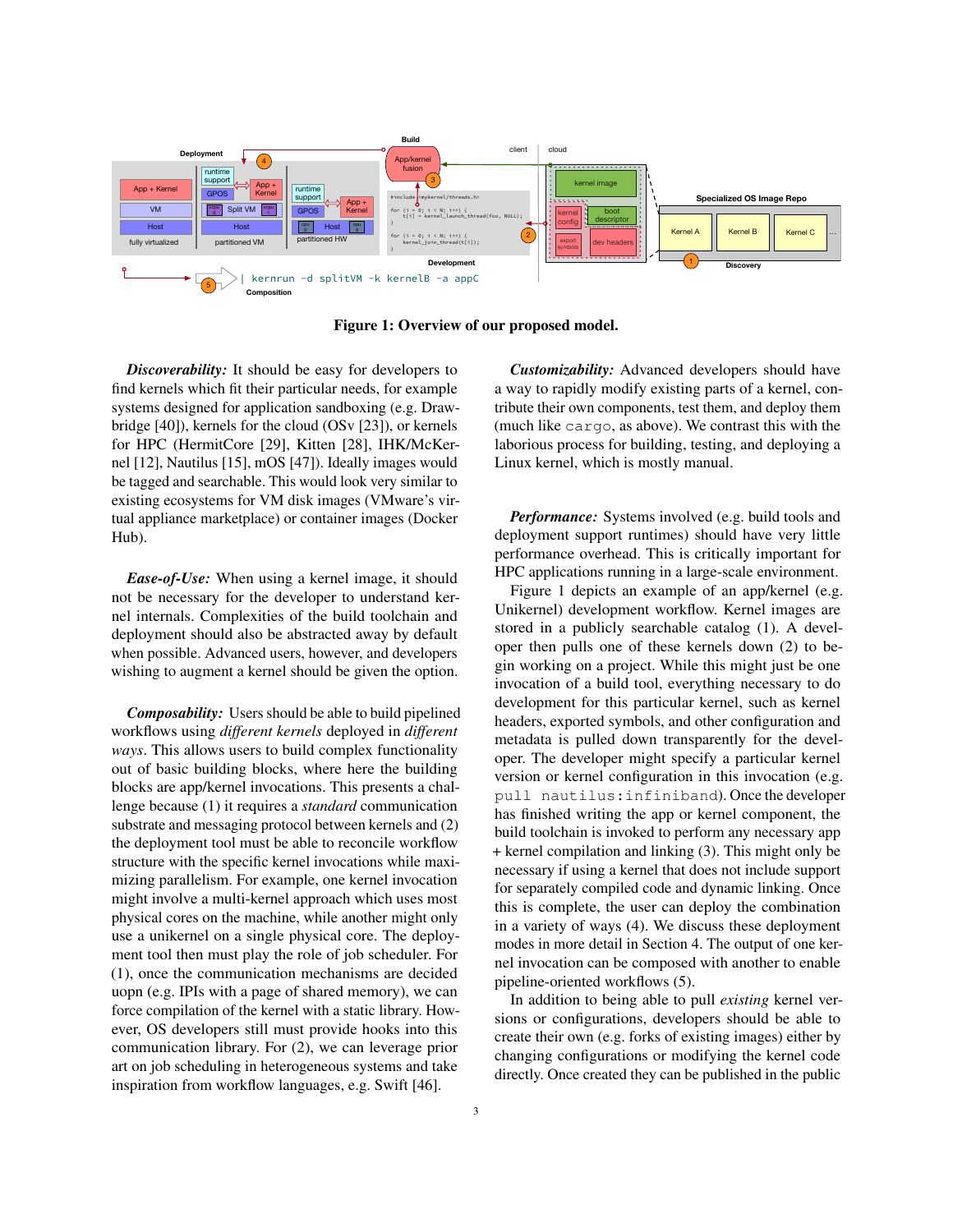catalog using the build tool (again, much like cargo publish). Mechanisms for easing the pain of debugging kernel code (e.g. automatic linking of gdb stubs, IPMI/Redfish integration, and serial console support) should be available as well.

# 3 DIVER

Driven by the requirements in Section [2,](#page-1-4) we developed Diver, a prototype development, compilation, and deployment toolchain which aims to help users discover kernel images, develop and deploy new applications, and tailor and publish new kernel images.

Diver is a client-side tool which works in a similar fashion to Cargo and Capstan, and which implements a specialized kernel workflow as shown in Figure [1.](#page-2-0) It can be used to search for kernels by tags based on users' needs from a catalog server. Once the kernel name is known, it can can be used to fetch the target kernel image. Diver can also initiate an app/runtime development environment based on the particular kernel. Diver automatically generates a Makefile template for the new app, and downloads all necessary kernel files like headers, symbol tables, and bootloader configurations. When users are finished with development, Diver can help build and boot the app using different deployment modes.

Diver also supports uploading new kernel images to a catalog server. Kernel publishers must follow Diver's requirements, providing necessary scripts for generating kernel images, configuring kernels, testing, and deploying applications. One of our primary goals with Diver is to develop standard interfaces for development/management tools aimed at specialized OSes. We take build and deployment tools like Capstan and Cargo as inspiration and strive to ease unnecessary burdens from developers and users of these systems.

Figure [2](#page-3-1) depicts a workflow using Diver. The user first creates a development environment. They can then create an app/kernel combination (which we call a "net") using diver build. Finally, the user can deploy the net using a chosen mode (in this case a partitioned VM) with the "dive" command. While Diver currently supports just Nautilus and OSv, we plan to extend it to other specialized OSes. Our Diver prototype and its code will be freely available when this paper is published.

## <span id="page-3-0"></span>4 INTEGRATING DEPLOYMENT MODES

Once a specialized kernel is built and made ready to boot (paired with an application or runtime system), the user then must choose how to run (deploy) it. Existing tools simply launch the SOS in a VM, but for HPC systems,

<span id="page-3-1"></span>

Figure 2: An example workflow using Diver.

which might involve complex multi-kernel environments, a simple VM-based deployment may not be sufficient. We thus must support different ways of using the underlying hardware. When deploying with Diver, our goal is to hide as of this complexity as possible *by default*, but allow advanced users to customize the deployment. For example, we put in place a sane default deployment mode (e.g., fully virtualized), but the user can choose a different mode for each app/kernel invocation. Users will also be able to customize options for machine configuration. For example, in a virtualized deployment mode, users can choose attached devices, passthrough configurations, virtual disks, console options, etc. This will be very similar to libvirt invocations (e.g. with  $virsh$ ). With native deployment modes, users will be able to specify resource partitioning (e.g. physical core distribution, physical memory map, shared address space layout, etc.).

Figure [1\(](#page-2-0)4) shows three possible modes of deployment. We now describe these modes and outline how Diver integrates with them.

#### 4.1 Fully Virtualized

This deployment mode (left side of Figure [1\(](#page-2-0)4)) puts the specialized OS and app combination in its own virtual machine. This is the most commmon model that many specialized kernels support, especially Unikernels, which are designed with paravirtualization (i.e. only virtio device drivers) in mind. Our current Diver prototype supports this model. Invocations are similar to libvirt tools, and the backend hypervisor can be configured, e.g. qemukvm [\[5,](#page-6-19) [22\]](#page-6-20) or Palacios [\[28\]](#page-7-12). To support this deployment mode, the specialized OS need only support automatic shutdown (i.e., a kernel bootup, application invocation, kernel shutdown sequence rather than an always-on mode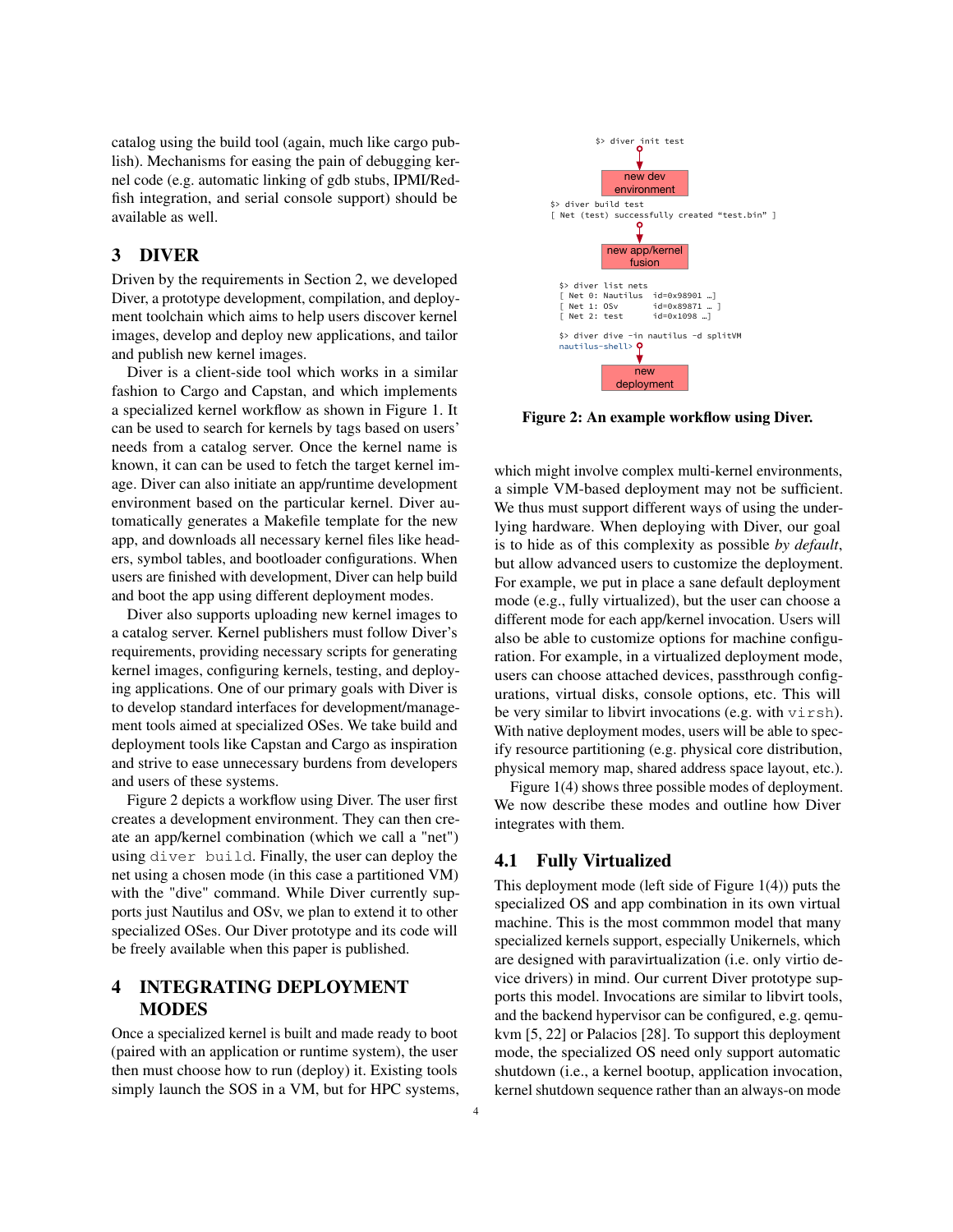<span id="page-4-0"></span>

Figure 3: Language shootout benchmark performance with Racket runtime running native, in a virtual machine, and a VM split between two OSes (using Multiverse).

of operation). This will ensure that several kernel invocations can be composed properly. Ideally the kernel would also support debugging stubs for integration with Diver.

## 4.2 Partitioned VMs

In this mode (middle portion of Figure [1\(](#page-2-0)4)), a virtual machine is space-partitioned between two operating systems. One is a general-purpose OS (GPOS in the figure) such as Linux. This OS serves the role of fielding forwarded requests for functionality not supported by the specialized OS. For example, a Unikernel with no filesystem support might forward syscalls to the GPOS to be serviced. This also gives the specialized kernel a way to use devices while relying on the device drivers of the GPOS (much like a Dom0 VM in Xen). Libra [\[1\]](#page-6-8) first used this mode for a JVM-specific kernel. Unlike a Dom0 setup, however, the virtual cores and memory of the VM are *space-shared* between the OSes. This gives an opportunity for more efficient communication and interesting superpositions of OS state. We previously explored this mode using Hybrid Virtual Machines (HVM), which allowed us to share portions of the virtual address space between kernels and run a user program in a *split execution environment* between the kernels [\[16\]](#page-6-10). Namely, the "high-half" (kernel) of the address space are distinct, and the "low-half" (user) of the address space is shared. A runtime system called Multiverse [\[17\]](#page-6-21) paired with an HVM allows legacy parallel programs (for Linux) to be automatically transformed to work with this model.

This type of deployment mode requires paravirtual support (hypercalls) for communication between kernels, and if state superpositions are to be supported, special handling for them.

<span id="page-4-1"></span>

Figure 4: Histograms representing syscall invocation trace for memcached and bzip2.

As we pointed out in Section [2,](#page-1-4) underlying deployment modes should not introduce significant overheads for systems booted with Diver. Figure [3](#page-4-0) shows a performance comparison for the The Language Benchmarks Game for the Racket language on an 8-core AMD system. Here we compare the performance of the benchmarks running on Linux, running on a Linux VM, and a running on a version of the Racket runtime system that has automatically been ported to the partitioned VM mode using Multiverse. There is little overhead (on the order of a few thousand cycles), and this arises due to forwarding between kernels. In general, an application or runtime's heavy reliance on the legacy (e.g. Linux) ABI will increase the number of these forwarded events, and will thus affect performance. As an example, Figure [4](#page-4-1) shows a breakdown of a system call trace for memcached (a) and bzip2 (b). Memcached does has a more varied distribution of syscalls, but fewer instances of these invocations. This indicates that forwarding overhead would be minimal for this deployment mode. Bzip2, however, has several hundred thousand invocations of read() and write(). This benchmark invocation runs for about two minutes, which means that the overall performance may still be acceptable depending on forwarding overheads (usually on the order of 1000  $\mu$ sec for efficient shared memory communication). A more complete analysis of forwarding events for this type of deployment (specifically for scientific workloads) can be found in [\[14\]](#page-6-22). While the performance of the underlying deployment mode is somewhat orthogonal to Diver itself, we must ensure that Diver does not introduce any *further* overheads, e.g. by scheduling kernel invocations on top of one another, or by introducing interference by space-sharing the machine inappropriately.

Based on the observation from our syscall breakdown experiments, here we argue that one of the important use cases of this partitioned VM model is incremental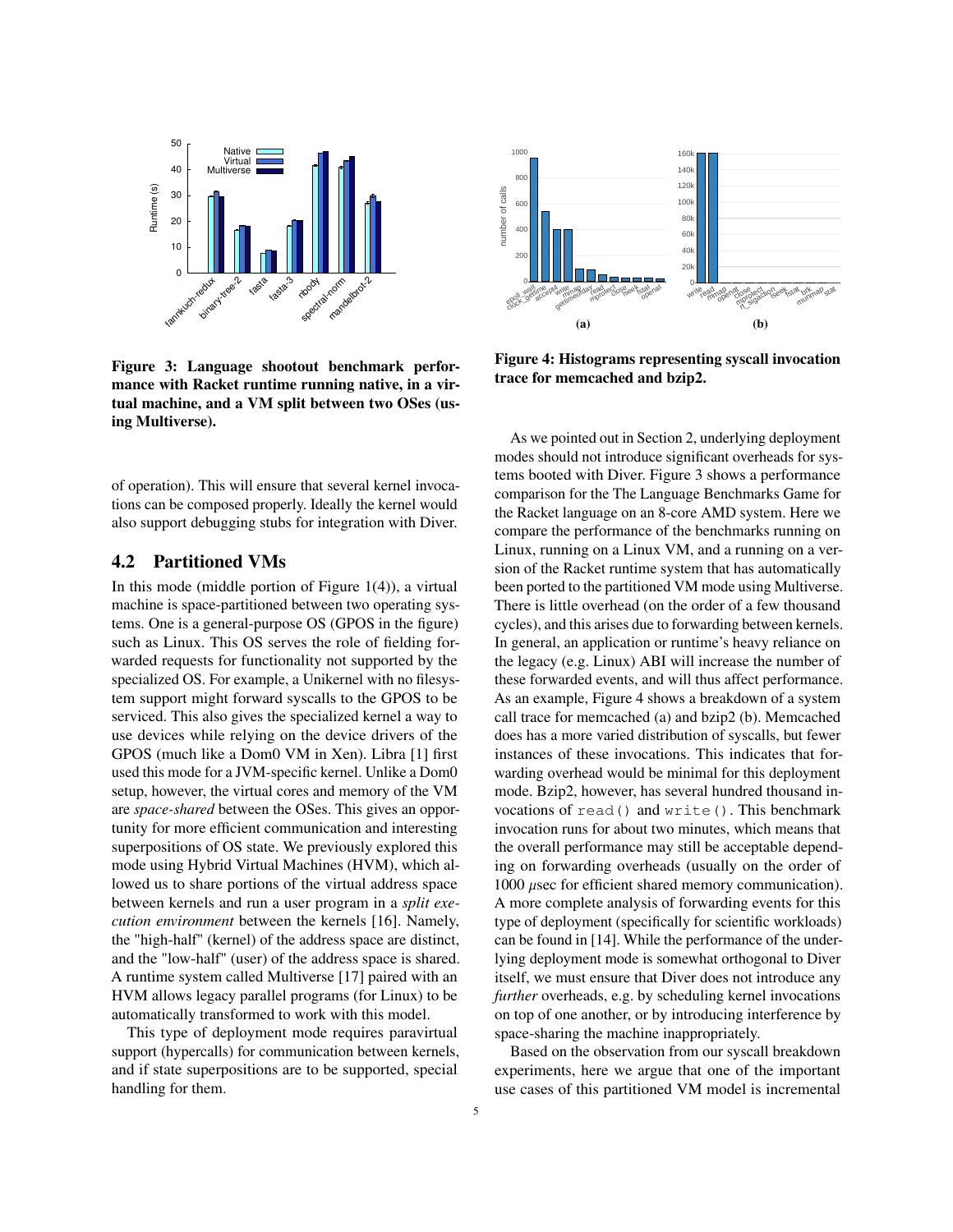porting of legacy programs. Porting existing applications from Linux to another OS that is not ABI compatible with Linux requires huge engineering effort. With the help of this partitioned VM model, developers are able to selectively rewrite the code related to those syscalls of the biggest concern in terms of performance (e.g. epoll\_wait in Figure  $4$  (a)).

# 4.3 Partitioned Hardware

This mode (right side of Figure  $1(4)$ ) is similar to the one discussed in the previous section, but allows the cores, memory, and devices of the physical hardware to be partitioned between a GPOS and a specialized kernel. Lange et al. explored this model using the Pisces Cokernel architecture [\[38\]](#page-7-14) and the XEMEM system for efficiently sharing memory between kernels [\[25\]](#page-6-23). These systems help to support efficient, in-node application composition [\[9,](#page-6-24) [26\]](#page-6-25). The main requirement with this mode is that the GPOS must support offlining cores, and the specialized OS must support bootup in a special software environment. Both kernels in this mode must have some mechanism for inter-kernel communication and memory sharing. Hardware for core isolation (as in on the Blue Gene/L [\[11\]](#page-6-26)) makes things easier.

## 5 CHALLENGES AND FUTURE **WORK**

While we have an existing prototype, realizing the ambitious vision laid out in Section [2](#page-1-4) will involve addressing several challenges. First, we must integrate the more complex (partitioned) deployment modes into Diver. We must also add support for more specialized kernels, such as IHK/McKernel and HermitCore. An ultimate goal is to develop standard features and interfaces that kernels must implement to fit in with the Diver system. Supporting efficient composition of app/kernel invocations (e.g., piping the output of one or several app/kernel invocation to another as shown in Figure  $1(5)$ , where both the app/kernel combination and the deployment mode may vary, also presents a challenge. We also plan to extend the deployment model to include support for heterogeneous systems with various accelerators and devices.

## 6 RELATED WORK

Uni $K^6$  $K^6$  from solo.io is the only tool we are aware of that is similar to Diver. It serves as a glue between user applications and unikernels. UniK helps to compile application source code into a unikernel (using lightweight bootable disk images) and lightweight virtual machines rather

than traditional application binaries. It utilizes a simple Docker-like command line interface, making building unikernels as easy as building containers. UniK runs and manages instances of compiled images across a variety of cloud providers as well as locally using VMs.

Unlike Diver, however, UniK is primarily focused on cloud environments. The following are some major differences. (1) Performance is not the primary concern for UniK. It only supports running the application in a VM (either on cloud or locally). Diver supports three different deployment models to allow the user to make tradeoffs between performance and flexibility. (2) UniK does not consider the composition of multiple kernel/app combinations. (3) UniK focuses on the compilation (image generation) process. It does not help in setting up a sane development environment for the user, which includes searching for and downloading necessary unikernel header files and preparing a default build toolchain.

EbbRT is a framework for building per-application library operating systems [\[42\]](#page-7-17). It consists of a set of components called Elastic Building Blocks (Ebbs) that developers can extend, replace, or discard to construct and deploy a particular application. EbbRT provides an event-driven execution environment and a minimal abstraction over the hardware, allowing applications to directly interact with hardware resources. EbbRT splits applications across both specialized and general-purpose OSes. Thus, functionality (such as system calls) can be offloaded. With this replaceable and modularized Elastic Building Blocks design, EbbRT makes libOSes easier to build. However, EbbRT does not target other types of SOSes (e.g. lightweight kernels), and does not consider different split execution environments. Furthermore, they do not consider kernel discovery or kernel composition.

Jitsu [\[30\]](#page-7-20) is a system for securely managing multitenant networked applications on embedded infrastructure. Jitsu is similar to Diver in that they both helps to run and manage unikernels in VMs, but they do not consider disparate kernels or complex deployment modes.

# 7 CONCLUSIONS

Both pressing needs for rethinking the software stack and the widespread availability of virtual, on-demand infrastructure have led to a resurgence of specialized operating systems. We argue that now is the time to begin building *ecosystems* for these SOSes to encourage experimentation and design iteration. We discussed requirements that we believe tools to support this ecosystem should meet, and we presented a prototype of such a tool called *Diver* which we hope will be a step towards a specialized OS ecosystem. While Diver currently supports deploying

<span id="page-5-0"></span><sup>6</sup><https://github.com/solo-io/unik>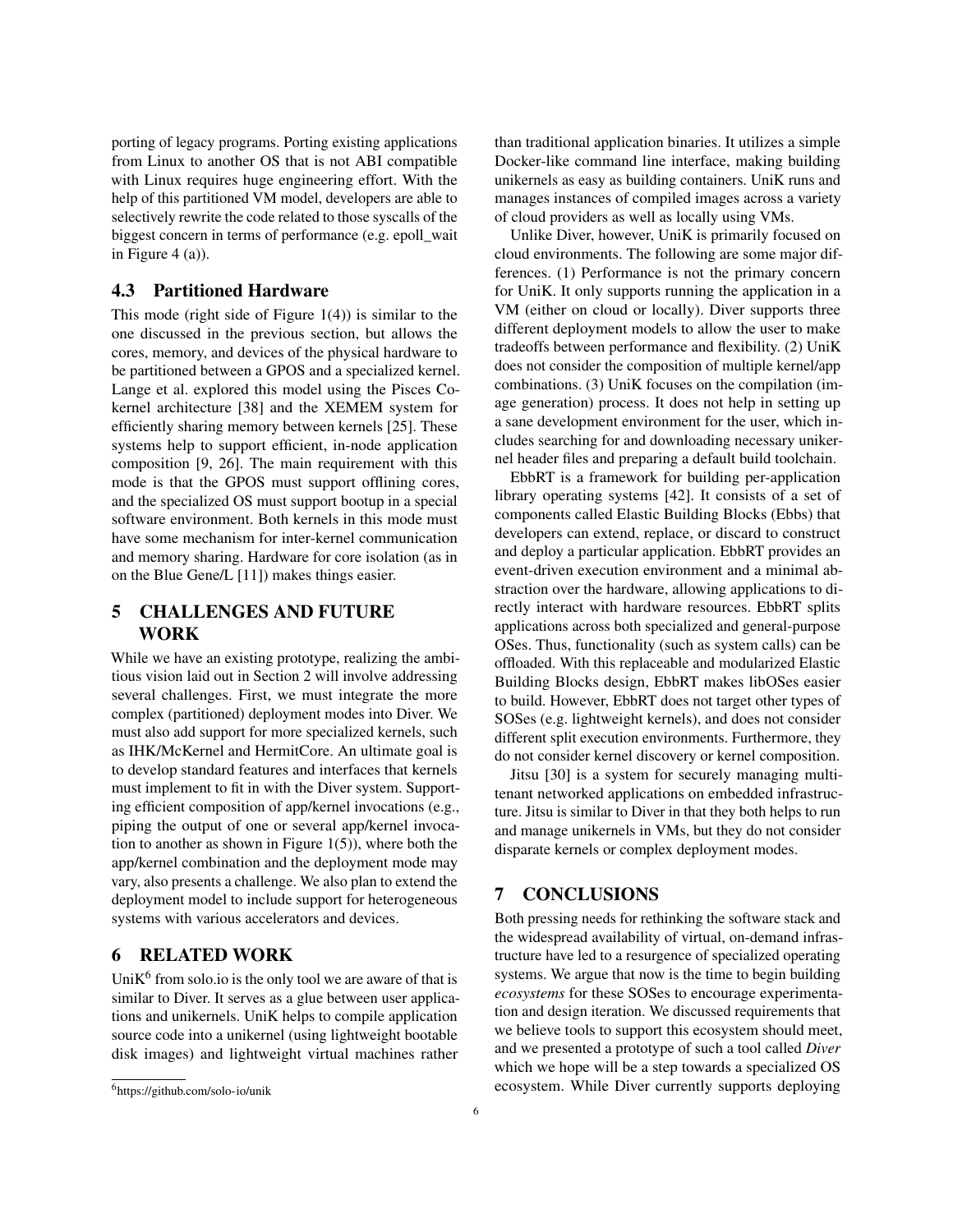SOSes on virtual infrastructure, we plan to extend the toolchain to support more non-traditional deployment modes including physically partitioned hardware and partitioned virtual machine environments. We further plan to explore coordination between kernel invocations which utilize different deployment modes.

### REFERENCES

- <span id="page-6-8"></span>[1] G. Ammons, J. Appavoo, M. Butrico, D. Da Silva, D. Grove, K. Kawachiya, O. Krieger, B. Rosenburg, E. Van Hensbergen, and R. W. Wisniewski. Libra: A library operating system for a JVM in a virtualized execution environment. In *Proceedings of the* 3 r d *International Conference on Virtual Execution Environments*, VEE '07, pages 44–54, June 2007.
- <span id="page-6-3"></span>[2] T. E. Anderson. The case for application-specific operating systems. In *Proceedings of the* 3<sup>rd</sup> Workshop on Workstation Oper*ating Systems*, Apr. 1992.
- <span id="page-6-12"></span>[3] A. Baumann, P. Barham, P. E. Dagand, T. Harris, R. Isaacs, S. Peter, T. Roscoe, A. Schüpbach, and A. Singhania. The Multikernel: A new OS architecture for scalable multicore systems. In *Proceedings of the* 22nd *ACM Symposium on Operating Systems Principles*, SOSP '09, pages 29–44, Oct. 2009.
- <span id="page-6-16"></span>[4] P. Beckman. Argo: An exascale operating system. [http://www.](http://www.mcs.anl.gov/project/argo-exascale-operating-system) [mcs.anl.gov/project/argo-exascale-operating-system.](http://www.mcs.anl.gov/project/argo-exascale-operating-system)
- <span id="page-6-19"></span>[5] F. Bellard. QEMU, a fast and portable dynamic translator. In *Proceedings of 2005 USENIX Annual Technical Conference*, USENIX ATC'05, pages 41–46, Apr. 2005.
- <span id="page-6-4"></span>[6] B. N. Bershad, S. Savage, P. Pardyak, E. G. Sirer, M. E. Fiuczynski, D. Becker, C. Chambers, and S. Eggers. Extensibility, safety and performance in the SPIN operating system. In *Proceedings of the* 15th *ACM Symposium on Operating Systems Principles*, SOSP '95, pages 267–283, Dec. 1995.
- <span id="page-6-13"></span>[7] S. Boyd-Wickizer, H. Chen, R. Chen, Y. Mao, F. Kaashoek, R. Morris, A. Pesterev, L. Stein, M. Wu, Y. Dai, Y. Zhang, and Z. Zhang. Corey: An operating system for many cores. In *Proceedings of the* 8 th *USENIX Conference on Operating Systems Design and Implementation*, OSDI'08, pages 43–57, Dec. 2008.
- <span id="page-6-5"></span>[8] D. R. Engler, M. F. Kaashoek, and J. O'Toole, Jr. Exokernel: An operating system architecture for application-level resource management. In *Proceedings of the* 15th *ACM Symposium on Operating Systems Principles*, SOSP '95, pages 251–266, Dec. 1995.
- <span id="page-6-24"></span>[9] N. Evans, K. Pedretti, B. Kocoloski, J. Lange, M. Lang, and P. G. Bridges. A cross-enclave composition mechanism for exascale system software. In *Proceedings of the* 6<sup>th</sup> International Work*shop on Runtime and Operating Systems for Supercomputers*, ROSS '16, June 2016.
- <span id="page-6-0"></span>[10] K. B. Ferreira, P. Bridges, and R. Brightwell. Characterizing application sensitivity to OS interference using kernel-level noise injection. In *Proceedings of Supercomputing*, SC '08, Nov. 2008.
- <span id="page-6-26"></span>[11] A. Gara, M. A. Blumrich, D. Chen, G. L.-T. Chiu, P. Coteus, M. E. Giampapa, R. A. Haring, P. Heidelberger, D. Hoenicke, G. V. Kopcsay, T. A. Liebsch, M. Ohmacht, B. D. Steinmacher-Burow, T. Takken, and P. Vranas. Overview of the Blue Gene/L system architecture. *IBM Journal of Research and Development*, 49(2):195–212, Mar. 2005.
- <span id="page-6-17"></span>[12] B. Gerofi, M. Takagi, A. Hori, G. Nakamura, T. Shirasawa, and Y. Ishikawa. On the scalability, performance isolation and device driver transparency of the IHK/McKernel hybrid lightweight kernel. In *Proceedings of the* 30th *IEEE International Parallel and*

*Distributed Processing Symposium*, IPDPS '16, pages 1041–1050, May 2016.

- <span id="page-6-14"></span>[13] M. Giampapa, T. Gooding, T. Inglett, and R. W. Wisniewski. Experiences with a lightweight supercomputer kernel: Lessons learned from Blue Gene's CNK. In *Proceedings of Supercomputing*, SC '10, Nov. 2010.
- <span id="page-6-22"></span>[14] R. Gioiosa, R. W. Wisniewski, R. Murty, and T. Inglett. Analyzing system calls in multi-OS hierarchical environments. In *Proceedings of the* 5 th *International Workshop on Runtime and Operating Systems for Supercomputers*, ROSS '15, June 2015.
- <span id="page-6-9"></span>[15] K. C. Hale and P. A. Dinda. A case for transforming parallel runtimes into operating system kernels. In *Proceedings of the* 24th *ACM Symposium on High-performance Parallel and Distributed Computing*, HPDC '15, June 2015.
- <span id="page-6-10"></span>[16] K. C. Hale and P. A. Dinda. Enabling hybrid parallel runtimes through kernel and virtualization support. In *Proceedings of the* 12th *ACM SIGPLAN/SIGOPS International Conference on Virtual Execution Environments*, VEE'16, pages 161–175, Apr. 2016.
- <span id="page-6-21"></span>[17] K. C. Hale, C. Hetland, and P. A. Dinda. Multiverse: Easy conversion of runtime systems into os kernels via automatic hybridization. In *Proceedings of the* 14th *IEEE International Conference on Autonomic Computing*, ICAC'17, July 2017.
- <span id="page-6-1"></span>[18] T. Hoefler, T. Schneider, and A. Lumsdaine. Characterizing the influence of system noise on large-scale applications by simulation. In *Proceedings of Supercomputing*, SC '10, Nov. 2010.
- <span id="page-6-11"></span>[19] G. C. Hunt and J. R. Larus. Singularity: Rethinking the software stack. *SIGOPS Operating Systems Review*, 41(2):37–49, Apr. 2007.
- <span id="page-6-6"></span>[20] K. Keahey, P. Riteau, D. Stanzione, T. Cockerill, J. Mambretti, P. Rad, and P. Ruth. Chameleon: a scalable production testbed for computer science research. In J. Vetter, editor, *Contemporary High Performance Computing: From Petascale toward Exascale*, volume 3 of *Chapman & Hall/CRC Computational Science*, chapter 5. CRC Press, 1 edition, 2018.
- <span id="page-6-15"></span>[21] S. M. Kelly and R. Brightwell. Software architecture of the light weight kernel, Catamount. In *Proceedings of the 2005 Cray User Group Meeting*, CUG'05, May 2005.
- <span id="page-6-20"></span>[22] A. Kivity, Y. Kamay, D. Laor, U. Lublin, and A. Liguori. kvm: the Linux virtual machine monitor. In *Proceedings of the Linux Symposium*, pages 225–230, June 2007.
- <span id="page-6-7"></span>[23] A. Kivity, D. Laor, G. Costa, P. Enberg, N. Har'El, D. Marti, and V. Zolotarov. OSv—optimizing the operating system for virtual machines. In *Proceedings of the 2014 USENIX Annual Technical Conference*, USENIX ATC'14, June 2014.
- <span id="page-6-18"></span>[24] B. Kocoloski and J. Lange. Better than native: Using virtualization to improve compute node performance. In *Proceedings of the* 2 nd *International Workshop on Runtime and Operating Systems for Supercomputers*, ROSS '12, June 2012.
- <span id="page-6-23"></span>[25] B. Kocoloski and J. Lange. XEMEM: Efficient shared memory for composed applications on multi-os/r exascale systems. In *Proceedings of the* 24th *International Symposium on High-Performance Parallel and Distributed Computing*, HPDC '15, pages 89–100, June 2015.
- <span id="page-6-25"></span>[26] B. Kocoloski, J. Lange, H. Abbasi, D. E. Bernholdt, T. R. Jones, J. Dayal, N. Evans, M. Lang, J. Lofstead, K. Pedretti, and P. G. Bridges. System-level support for composition of applications. In *Proceedings of the* 5 th *International Workshop on Runtime and Operating Systems for Supercomputers*, ROSS '15, June 2015.
- <span id="page-6-2"></span>[27] R. Koller and D. Williams. Will serverless end the dominance of linux in the cloud? In *Proceedings of the* 16<sup>th</sup> *Workshop on Hot Topics in Operating Systems*, HotOS '17, pages 169–173, May